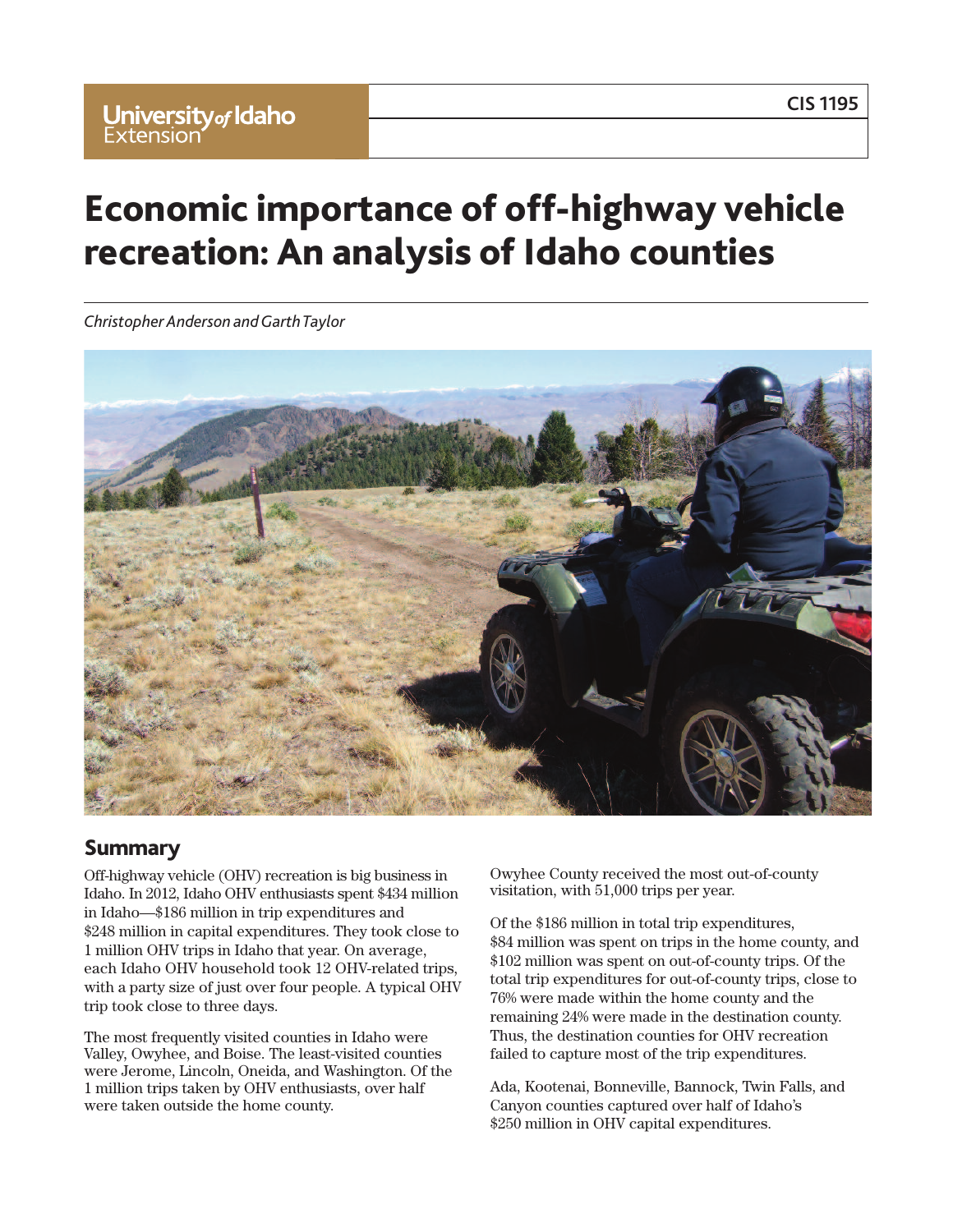# **Study details**

During the period August 2012 through November 2012, the University of Idaho, in cooperation with the Idaho Department of Parks and Recreation (IDPR), surveyed Idaho's registered off-highway-vehicle (OHV) owners. The goal of the survey was to determine the economic importance of OHV use in Idaho during the previous 12 months. The survey sample was drawn from IDPR-registered OHV owners. OHV activities not related to recreation (e.g., work) and out-of-state visitors could not be sampled. Trips and expenditures for OHV recreation in Idaho would be higher if nonresident OHV recreation could be estimated.

# **Idaho OHV trips**

Trips are estimated as total trips taken in each county in Idaho, either by residents of the county or by OHV users from other counties. For example, an estimated 44,000 total trips were taken in Shoshone County, 9,000 by Shoshone County residents and 35,000 by visitors from outside the county.

During 2012, close to 1 million OHV trips were taken, over half of which were outside of the home county. More OHV trips were taken in Valley County than in any other county in the state (table 1). Valley County hosted 58,000 OHV recreation trips during the year; county residents accounted for 9,000 of the trips and out-of-county visitors the remaining 49,000.

Three of the top ten counties in numbers of trips (Valley, Owyhee, and Boise) were the OHV playground for the Treasure Valley. Similarly, Kootenai and Shoshone counties were the playground for Coeur d'Alene and Post Falls residents. Most Kootenai County trips (49,000 of 53,000 trips) were taken by residents of Kootenai County. The St. Anthony Sand Dunes and Island Park area were huge OHV visitor destinations, which explains why Fremont County ranked 9th in total trips despite a low resident population. Owyhee, Valley, Boise, and Shoshone counties received the most visits from out-of-county residents. Lincoln, Oneida, Washington and Jerome counties hosted the fewest number of total OHV trips (table 4).

## **OHV recreation expenditures**

OHV expenditures were classified into two categories: trip and capital.

### **Trip expenditures**

Trip expenditures are those expenses made for nondurable goods and services. In 2012, fuel purchases constituted 39% of total trip expenditures (figure 1).

| Table 1. Top 10 counties in numbers of OHV recreation trips |  |
|-------------------------------------------------------------|--|
| (thousands), 2012.                                          |  |

| Trip location |                   | Home-county<br>households | Out-of-county<br>households | Total |
|---------------|-------------------|---------------------------|-----------------------------|-------|
| Valley        |                   | 9                         | 49                          | 58    |
|               | Owyhee            | 4                         | 51                          | 55    |
| 3             | <b>Boise</b>      | 10                        | 44                          | 54    |
| 4             | Kootenai          | 49                        | 4                           | 53    |
| 5             | Ada               | 31                        | 18                          | 49    |
| 6             | Idaho             | 23                        | 21                          | 45    |
| 7             | Shoshone          | 9                         | 35                          | 44    |
| 8             | <b>Bonneville</b> | 19                        | 21                          | 41    |
| 9             | Fremont           | 15                        | 24                          | 39    |
| 10            | Bonner            | 19                        | 19                          | 38    |

![](_page_1_Figure_12.jpeg)

Figure 1. OHV trip expenditures, 2012.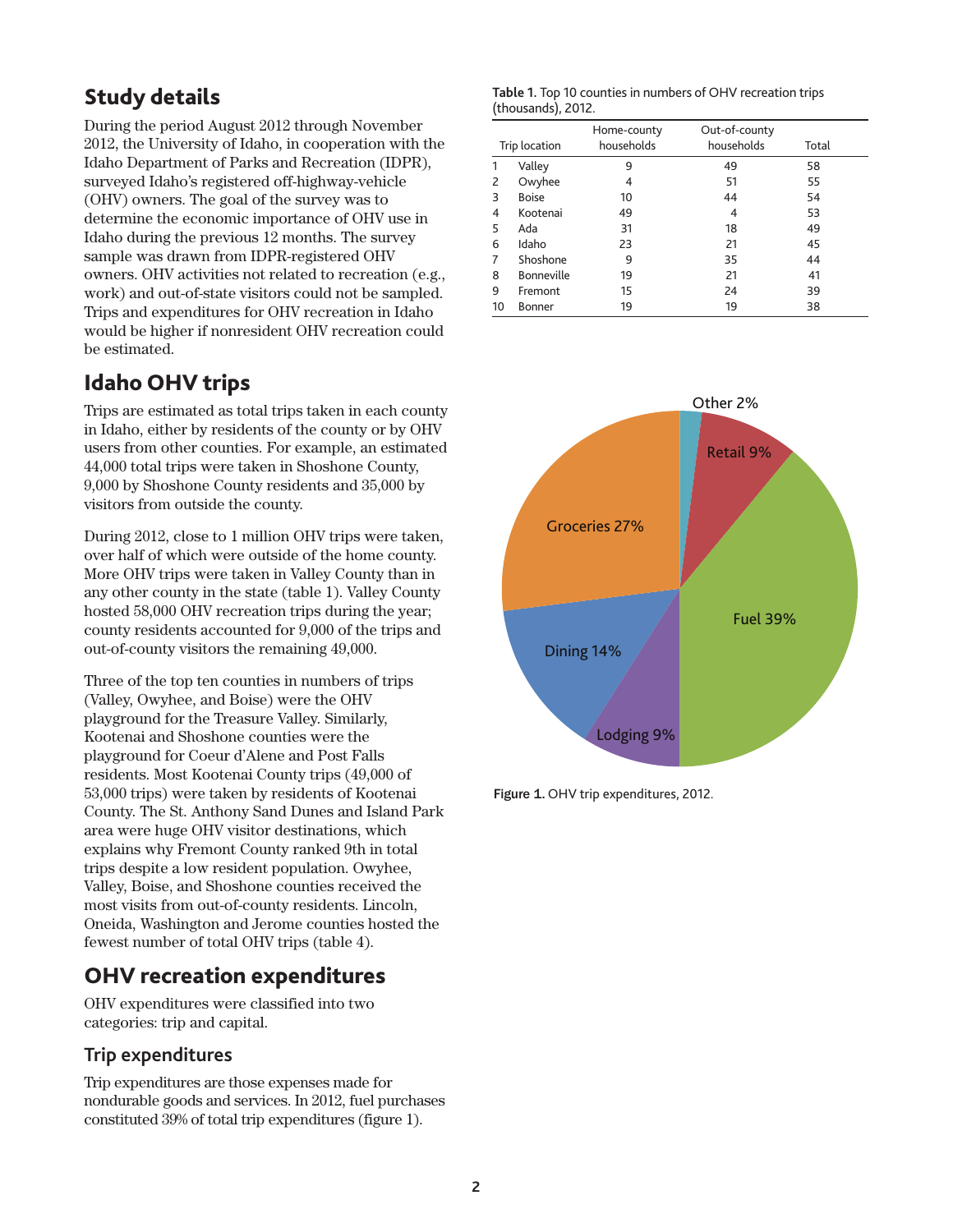**Table 2.** Top 10 counties in total trip expenditures made by county households (\$ millions), 2012.

| County of<br>residence |                   | Home-        |      | Out-of-county trips |       |
|------------------------|-------------------|--------------|------|---------------------|-------|
|                        |                   | county trips | Home | Destination         | Total |
|                        | Ada               |              | 23   | 6                   | 35    |
| 2                      | Bonneville        | 3            | 18   | 3                   | 24    |
| 3                      | Kootenai          | 12           |      |                     | 17    |
| 4                      | Bannock           | 4            |      | 2                   | 10    |
| 5                      | Bonner            | 2            | З    | 5                   | 9     |
| 6                      | Bingham           | 4            | 2    |                     | 8     |
| 7                      | Jefferson         | 5            |      | O                   | 6     |
| 8                      | <b>Twin Falls</b> |              | 3    | 2                   | 6     |
| 9                      | Idaho             | 6            |      | O                   | 6     |
| 10                     | Latah             |              |      |                     | 5     |

![](_page_2_Figure_2.jpeg)

Figure 2. OHV capital expenditures, 2012.

|  |  |  |  |  |  | Table 3. Top 10 counties in capital expenditures (\$ millions), 2012. |
|--|--|--|--|--|--|-----------------------------------------------------------------------|
|--|--|--|--|--|--|-----------------------------------------------------------------------|

|                | Spending location | Capital expenditures |  |  |  |  |
|----------------|-------------------|----------------------|--|--|--|--|
| 1              | Ada               | 40                   |  |  |  |  |
| 2              | Kootenai          | 22                   |  |  |  |  |
| 3              | Bannock           | 20                   |  |  |  |  |
| 4              | Canyon            | 20                   |  |  |  |  |
| 5              | Bonneville        | 16                   |  |  |  |  |
| 6              | win Falls         | 14                   |  |  |  |  |
| 7              | Nez Perce         | 13                   |  |  |  |  |
| 8              | Bingham           | 10                   |  |  |  |  |
| 9              | Cassia            | 7                    |  |  |  |  |
| Shoshone<br>10 |                   |                      |  |  |  |  |

Groceries accounted for 27%. Dining, retail, and lodging made up the remaining trip expenditures.

Trip expenditures are classified by the county in which the expenditure was incurred. For trips taken within the home county, expenditures are incurred in the home county. Expenditures for out-of-county trips can be made either in the home county or in the destination county (table 2).

Of \$186 million in total trip expenditures, \$84 million was for trips within residents' home counties. Of the \$102 million expended for out-ofcounty trips, \$78 million, or more than 75 percent, was spent in the home county and \$24 million was spent in the destination county (table 4). Destination counties, including the top destination counties (Owyhee, Valley, and Boise), thus often failed to capture trip expenditures for the majority of trips. For example, trip expenditures for visits to Owyhee, Valley, and Boise counties were made primarily in the Treasure Valley. Ada County OHV recreationists spent a total of \$28.3 million for trips to other counties but spent only \$5.5 million in the destination county (table 4). Similarly, Bonneville County OHV recreationists made 86% of their trip purchases in Idaho Falls before traveling out of county to recreate.

#### **Capital expenditures**

Capital expenditures include OHVs, trailers, tow vehicles, OHV maintenance, and OHV accessories. Capital expenditures averaged \$4,500 per OHV household in 2012. More than 75% of capital expenditures were for OHVs and tow vehicles (figure 2).

Idaho's trade center counties of Ada, Kootenai, Bannock, Canyon, Bonneville, and Twin Falls captured over half of the total \$248 million capital expenditures made in Idaho (table 3). Ada County alone captured over 16% of the capital expenditures. Idaho's trade centers captured OHV capital expenditures made by their own residents and attracted the capital expenditures of surrounding rural counties. Six counties received virtually no capital expenditures (table 4).